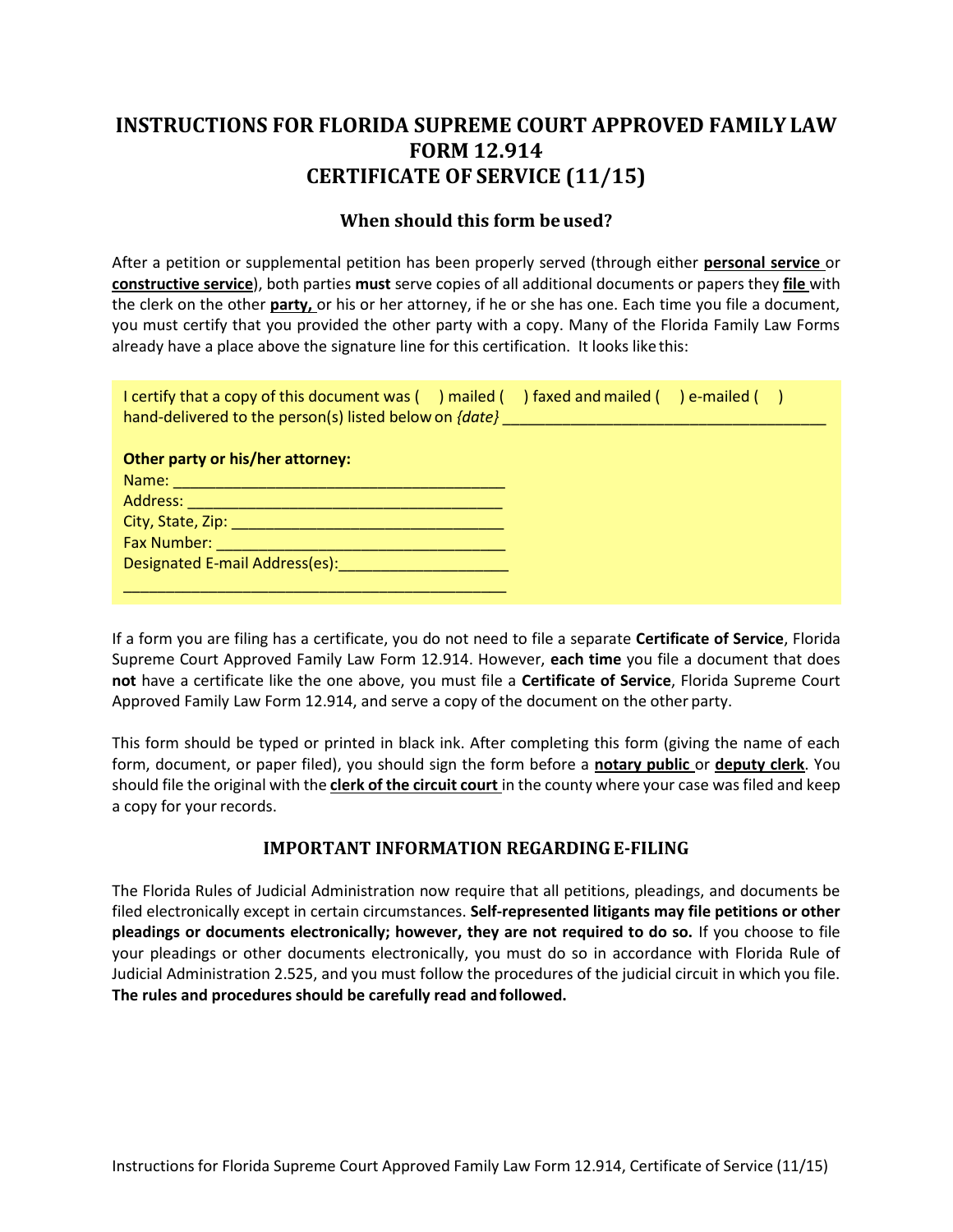# **What should I do next?**

 The copy you are providing to the other party must be either mailed, e-mailed, or hand-delivered to the opposing party or his or her attorney on the same day indicated on the certificate of service. If it is mailed, it must be postmarked on the date indicated in the certificate of service.

#### **IMPORTANT INFORMATION REGARDING E-SERVICE ELECTION**

 After the initial service of process of the petition or supplemental petition by the Sheriff or certified process server, the Florida Rules of Judicial Administration now require that all documents required or permitted to be served on the other party must be served by electronic mail (e-mail) except in certain  circumstances. **You must strictly comply with the format requirements set forth in the Rules of Judicial Administration.** If you elect to participate in electronic service, which means serving or receiving pleadings by electronic mail (e-mail), or through the Florida Courts E-Filing Portal, you **must**  review Florida Rule of Judicial Administration 2.516. You may find this rule at www.flcourts.org through the link to the Rules of Judicial Administration provided under either Family Law Forms: Getting Started, or Rules of Court in the A-Z Topical Index.

 **SELF-REPRESENTED LITIGANTS MAY SERVE DOCUMENTS BY E-MAIL; HOWEVER, THEY ARE NOT REQUIRED TO DO SO.** If a self-represented litigant elects to serve and receive documents by e-mail, the procedures must always be followed once the initial election is made.

 To serve and receive documents by e-mail, you must designate your e-mail addresses by using the  **Designation of Current Mailing and E-mail Address**, Florida Supreme Court Approved Family Law Form 12.915, and you must provide your e-mail address on each form on which your signature appears. Court Approved Family Law Form 12.914; **Designation of Current Mailing and E-mail Address**, Florida Supreme Court Approved Family Law Form 12.915; and Florida Rule of Judicial Administration2.516. Please **CAREFULLY** read the rules and instructions for: **Certificate of Service (General),** Florida Supreme

# **Where can I look for more information?**

 12.080, Florida Family Law Rules of Procedure. **Before proceeding, you should read General Information for Self-Represented Litigants found at the beginning of these forms.** For more information, see rule 1.080, Florida Rules of Civil Procedure and rule

# **Special notes**

 Remember, a person who is NOT an attorney is called a nonlawyer. If a nonlawyer helps you fill out these forms, that person must give you a copy of **Disclosure from Nonlawyer**, Florida Family Law Rules of Procedure Form 12.900(a), before he or she helps you. A nonlawyer helping you fill out these forms also **must** put his or her name, address, and telephone number on the bottom of the last page of every form he or she helps you complete.